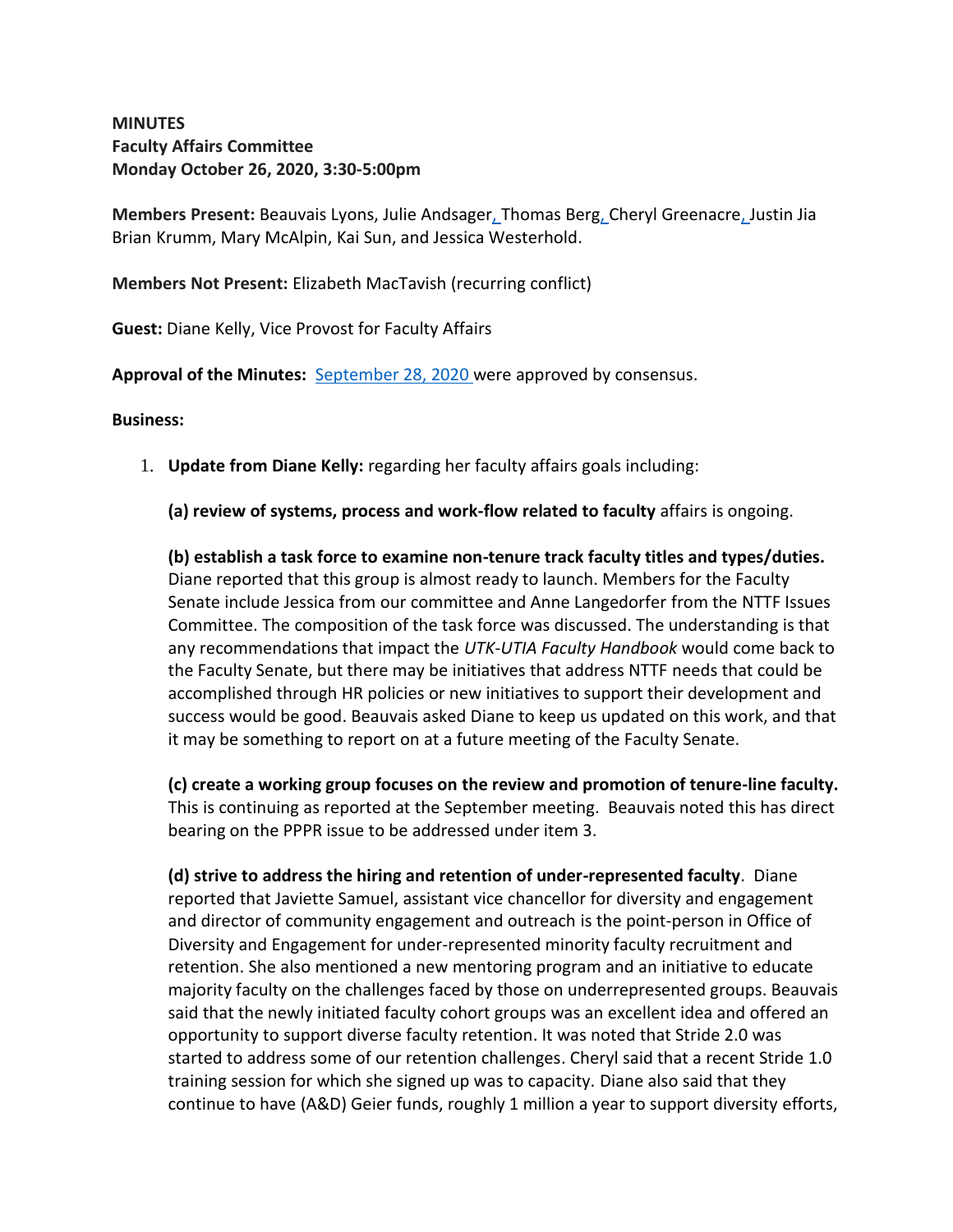and that deans are aware of target of opportunity resources. She said they are also pursuing retention offers as well. Tom mentioned the network through Oak Ridge Affiliated Universities as a resource for recruiting diverse faculty.

#### 2. **Bylaws Audit**

# [October 12, 2020](http://senate.utk.edu/wp-content/uploads/sites/16/2020/10/10-12-2020-Bylaws-Audit.pdf.) Bylaws Audit:

[Remaining Portions of the Manual for Faculty Evaluation](https://provost.utk.edu/wp-content/uploads/sites/10/2019/09/Remaining-Portions-of-the-Manual-for-Faculty-Evaluation-2019.pdf)

Discussion focused on the link to "remaining components of the *Manual for Faculty Evaluatio*n." This link, hosted on the Office of the Provost website, needs to be updated. Diane reported that Part VI.A is now integrated into Chapter 4 of the handbook. She said the other parts are administrative processes that can exist as resources on the faculty affairs section of the Office of the Provost website, and that they are in the process of doing this. There was discussion whether bylaws references to the MFE should refer people to both the *UTK-UTIA Faculty Handbook* and the website of the Office of the Provost. Diane stated that including reference to the handbook were sufficient.

3. **Update on the new PPPR policy:** UT Board of Trustees Education, Research and Service Committee Report [on PPPR](https://trustees.tennessee.edu/wp-content/uploads/sites/3/2020/10/ERS-Committee-Meeting-Appendix-Fall-2020.pdf) from October 22-23. [ERS Committee meeting webcast](https://mediasite.utk.edu/UTK/Play/3184804306c545edb9e30bd27c075b061d) (see 8 - 54 minutes).

Mary, who watched the broadcast of the ERS meeting presented a summary, quoting ERS Committee chair Donnie Smith who asserted that annual reviews need to be done with rigor, and that the prior board had justified concerns so implemented the PPPR policy. Beauvais said he was disappointed that Vice President Martin said there was not a "comprehensive review for tenured faculty," which he thinks is a misrepresentation of Enhanced Post-Tenure Performance Review (EPPR) triggered by low rankings on APPR. Despite efforts by Chancellor Plowman as well as the other chancellors to advocate for the discontinuation of PPPR as redundant and an inefficient use of faculty and administrative time, some members of the board believe that it can serve as a check on, and improve the APPR and EPPR processes. Beauvais also said that there is significant variation on the thoroughness of annual reviews on the different campuses, and that UTK and UTIA are being subjected to an administrative process by the system that may have value for other campuses. He said that if there are ways that the annual review processes can be improved at UTK and UTIA, the Provost should work with the deans to address them, and to document these efforts for the Board of Trustees. There was discussion on the consistency and thoroughness of annual reviews, and Diane shared thoughts on considering ways of sampling reviews to help assess equity in the process. Beauvais noted that an EPPR is currently taking place and that this indicated that posttenure review can take place without PPPR. Julie expressed concern that PTSD, mental health and physical health can impact low faculty performance. Mary remarked that dismissal of faculty pre-tenue or post tenure presented challenges for departments if they thought they might not retain the faculty line. It was agreed that there are lots of factors to be considered. Beauvais asked Diane if she would report back to the committee this spring after she had a chance to review APPR materials from this year.